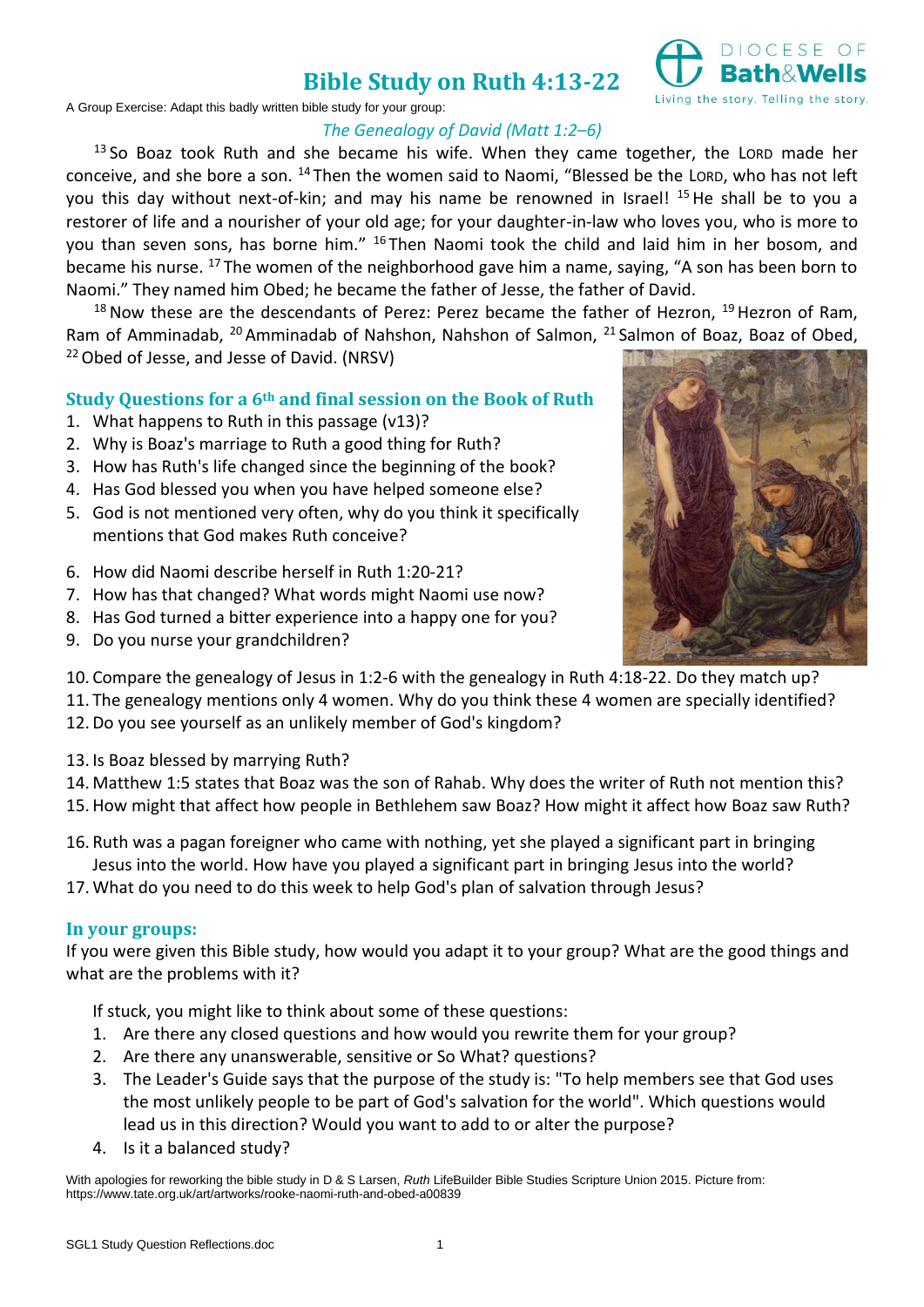## **Bible Study on Ruth 4:13-22**

# **Some Reflections on the Group Exercise**

The exercise asked you to reflect on these questions. My thoughts are in red and alternative questions are in the box.

- 1. What happens to Ruth in this passage (v13)? A Closed Question: A rather basic comprehension question that might belittle your group's intelligence.
- 2. Why is Boaz's marriage to Ruth a good thing for Ruth? So what? This could generate an interesting discussion or fall flat. It might raise feminist hackles. But what does it have to do with us? So what?
- 3. How has Ruth's life changed since the beginning of the book? This could be a good reminder of the overarching story and the study so far, but we then need to do something with this.
- 4. Has God blessed you when you have helped someone else? Good to have some application, but it is a closed question, that also closes down Ruth's life to one message. What if someone answers No?
- 5. God is not mentioned very often, why do you think it specifically mentions that God makes Ruth conceive? This raises the interesting topic of God's absence but doesn't open it for discussion. It looks rather like God isn't interested in the people until he wants something - a father for David.

### None of these questions clearly bring out that Ruth is an unlikely person - which is the study's aim.

Some alternative questions on Ruth and God:

- a) We have come to the end of the story, and thankfully it has a happy ending. Recap the story from Ruth's perspective by creating a bullet point biography/ or timeline of Ruth's life. Purpose to recap the story we have studied, focusing on Ruth that is used for the following questions:
- b) Which part of Ruth's life do you most identify with and why?  $\frac{1}{2}$  These open-ended questions
- c) Which part of Ruth's life do you least identify with and why?  $\frac{1}{2}$  make connections with our lives
- d) What is the most encouraging thing from Ruth's life for you? and let the story speak to each.

DIOCESE OF<br>Rath&Wells

Living the story. Telling the story.

- $\epsilon$ ) God is talked about and prayed to by the characters, but the narrator only attributes two actions to God: breaking the famine in 1:6, and 4.13 where he makes Ruth conceive. According to Naomi
- there is a third action, that of turning harshly against her. Why might the narrator have kept God out of the story, except for these times? How do you feel about the picture of God in this story? Allows a discussion about God in the story, and God's presence and absence in life.
- 6. How did Naomi describe herself in Ruth 1:20-21? A closed recap question that does lead into the next question
- 7. How has that changed? What words might Naomi use now? Could be a good question to highlight the change for Naomi, and note things can get better.
- 8. Has God turned a bitter experience into a happy one for you? Good to have some application, but it is another closed question, that limits what we learn from Naomi. Again, what if someone answers No?

9. Do you nurse your grandchildren? A big assumption about your group!

We have still not got anywhere near the main aim of the study so we might want to rewrite the aim.

Some alternative questions on Naomi:

- a) The neighbours certainly believe that God has now been kind to Naomi, but Naomi says nothing. Recall how Naomi felt on her return to Israel (1:21-22). If you were Naomi how would you feel about God at this stage? Purpose to identify with Naomi
- b) Which part of Naomi's life do you most identify with and why?